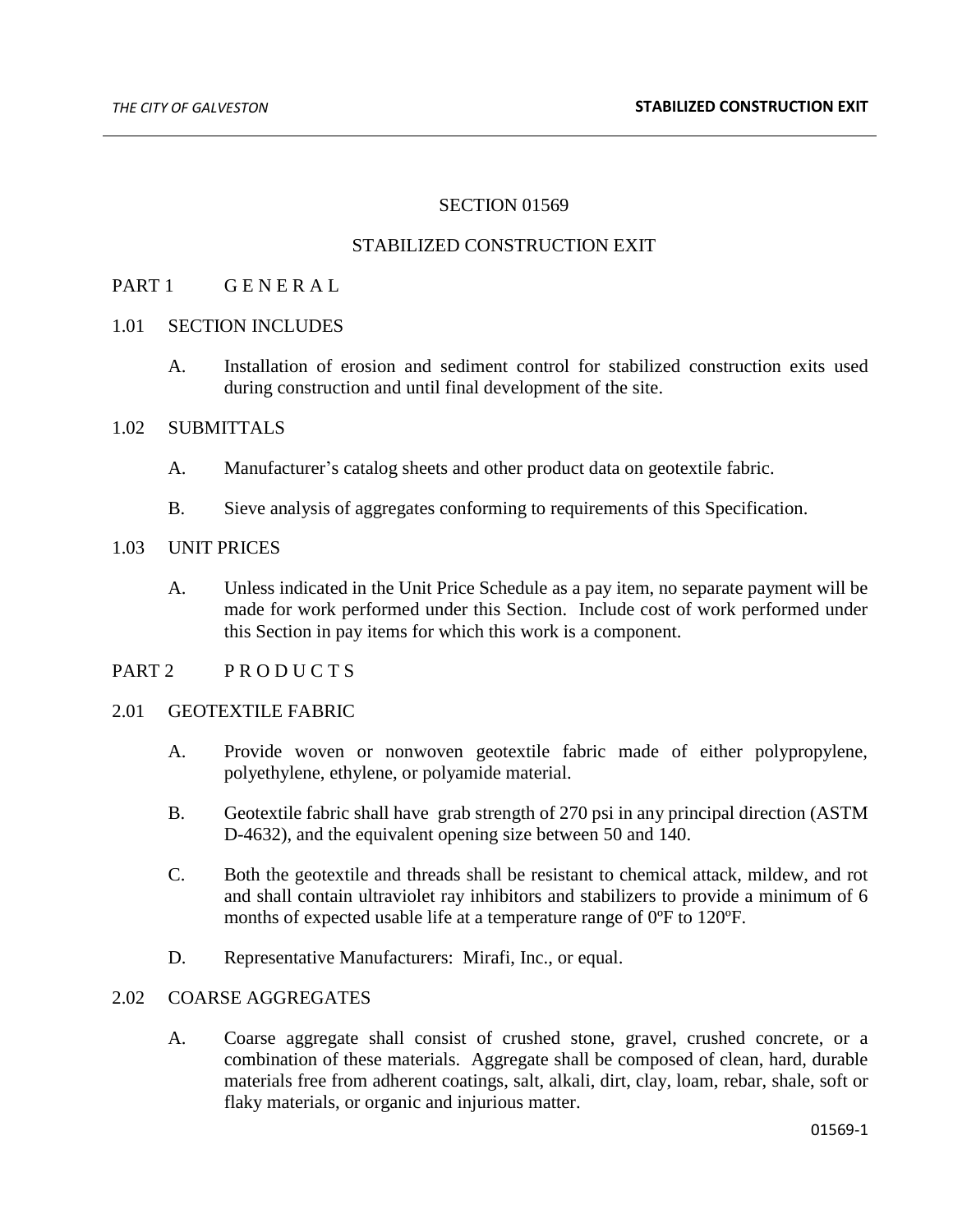B. Coarse aggregates shall conform to the following gradation requirements.

|                  | Sieve Size      |
|------------------|-----------------|
| Percent Retained |                 |
| (By Weight)      | (Square Mesh)   |
| 0                | $2 - 1/2"$      |
| $0 - 20$         | 2"              |
| $15 - 50$        | $1 - 1/2"$      |
| $60 - 80$        | $\frac{3}{4}$ " |
| $95 - 100$       | No. 4           |

# PART 3 E X E C U T I O N

# 3.01 PREPARATION AND INSTALLATION

- A. If necessary to keep the street clean of mud carried by construction vehicles and equipment, Contractor shall provide stabilized construction roads and exits at the construction, staging, parking, storage, and disposal areas. Such erosion and sediment controls shall be constructed in accordance with the requirements shown on the Drawings and specified in this Section.
- B. No clearing and grubbing or rough cutting shall be permitted until erosion and sediment control systems are in place, other than as specifically directed by the Owner's Representative to allow soil testing and surveying.
- C. Maintain existing erosion and sediment control systems located within the project site until acceptance of the project or until directed by the Owner's Representative to remove and discard the existing system.
- D. Regularly inspect and repair or replace components of stabilized construction exits. Unless otherwise directed, maintain the stabilized construction roads and exits until the project is accepted by the City. Remove stabilized construction roads and exits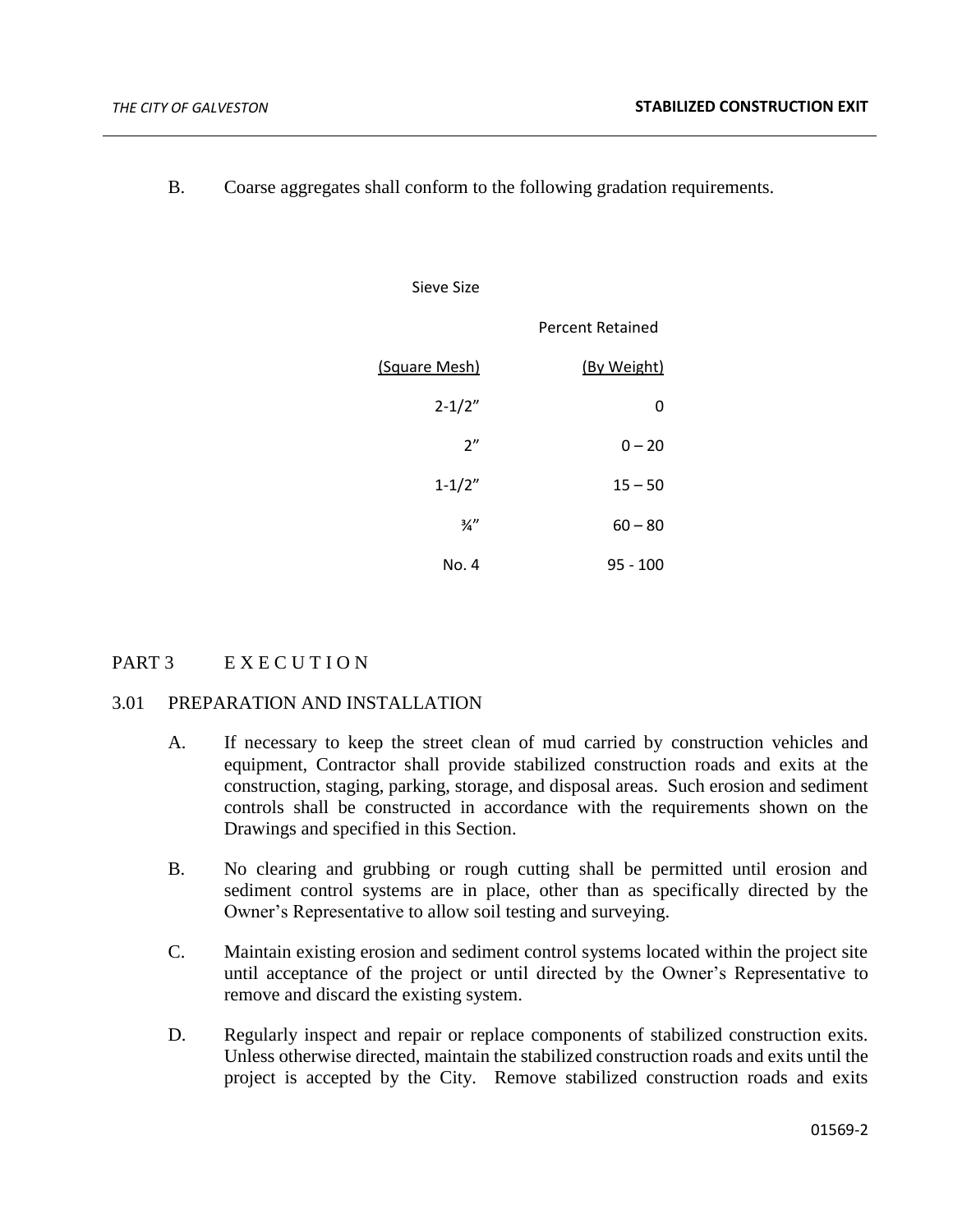promptly when directed by the Owner's Representative. Discard removed materials off site.

- E. Remove sediment deposits and dispose of them at the designated spoil site for the project. If a project spoil site is not designated on the Drawings, dispose of sediment off site at a permitted location not in or adjacent to a stream or floodplain. Off-site disposal is the responsibility of the Contractor. Sediment to be placed at the project site should be spread evenly throughout the site, compacted and stabilized. Sediment shall not be allowed to flush into a stream or drainage way. If sediment has been contaminated, it shall be disposed of in accordance with existing federal, state, and local rules and regulations.
- F. Equipment and vehicles shall be prohibited by the Contractor from maneuvering on areas outside of dedicated rights-of-way and easements for construction. Damage caused by construction traffic to erosion and sediment control systems shall be repaired immediately.
- G. Conduct all construction operations under this Contract in conformance with the erosion control practices described in the relevant sections of these specifications.

## 3.02 CONSTRUCTION METHODS

- A. Provide stabilized access roads, subdivision roads, parking areas, and other on-site vehicle transportation routes where shown on Drawings.
- B. Provide stabilized construction exits, and truck washing areas when approved by Owner's Representative, of the sizes and locations where shown on Drawings or as specified in this Section.
- C. Vehicles leaving construction areas shall have their tires cleaned to remove sediment prior to entrance onto public right-of-way. When washing is needed to remove sediment, Contractor shall construct a truck washing area. Truck washing shall be done on stabilized areas which drain into a drainage system protected by erosion and sediment control measures.
- D. Details for stabilized construction exit may be shown on the Drawings. Construction of all other stabilized areas shall be to the same requirements. Roadway width shall be at least 14 feet for one-way traffic and 20 feet for two-way traffic and shall be sufficient for all ingress and egress. Furnish and place geotextile fabric as a permeable separator to prevent mixing of coarse aggregate with underlying soil. Exposure of geotextile fabric to the elements between laydown and cover shall be a maximum of 14 days to minimize damage potential.